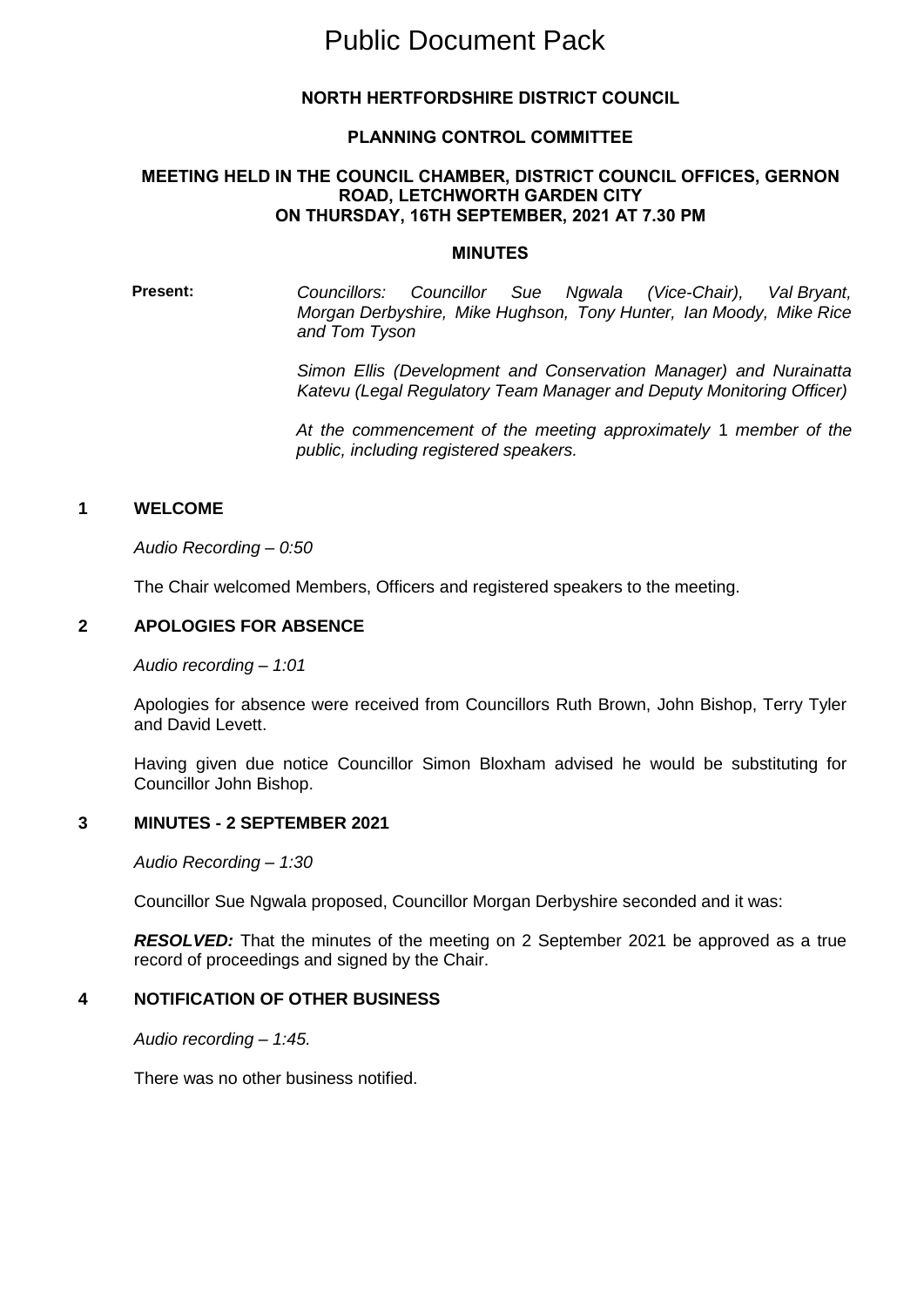# **5 CHAIR'S ANNOUNCEMENTS**

*Audio recording – 1:47*

- (1) The Chair welcomed those present at the meeting, especially those who had attended to give a presentation;
- (2) The Chair advised that, in accordance with Council Policy, the meeting would be audio recorded;
- (3) The Chair drew attention to the item on the agenda front pages regarding Declarations of Interest and reminded Members that, in line with the Code of Conduct, any Declarations of Interest needed to be declared immediately prior to the item in question.
- (4) The Chair gave advice to the registered speakers on the speaking procedure and time limits.
- (5) Item Withdrawn

The Chair advised that Application 21/01349/FP LAND WEST OF TUTHILL HOUSE, KELSHALL TOPS had been pulled from the agenda and would not be considered owing to the complexity and length of late representations received which required additional time to address.

# **6 PUBLIC PARTICIPATION**

*Audio recording – 3:24* 

The Chair confirmed that the one registered speaker was in attendance.

# **7 21/01456/FP LAND ON THE NORTH WEST SIDE OF, HIGH STREET, HINXWORTH, BALDOCK, HERTFORDSHIRE, SG7 5HQ**

*Audio Recording – 3:37*

The Planning Officer presented the report in respect of application 21/01456/FP supported by a visual presentation consisting of photographs and plans.

The Planning Officer advised of updates to the report including:

- Additional representations had been received regarding T11 which was a tree tat was proposed to be removed and regarding the potential for ground heave;
- The Planning Officer and a Tree Maintenance Officer visited the site to assess T11 and confirmed the risk for ground heave which resulted in the production of condition 11 to control the removal of the tree; the author of the representations was satisfied with the condition proposed

The Chair invited Mr Nicholas Tiffin to speak in support of the application.

Mr Nicholas Tiffin thanked the Chair for the opportunity to speak and gave a presentation including: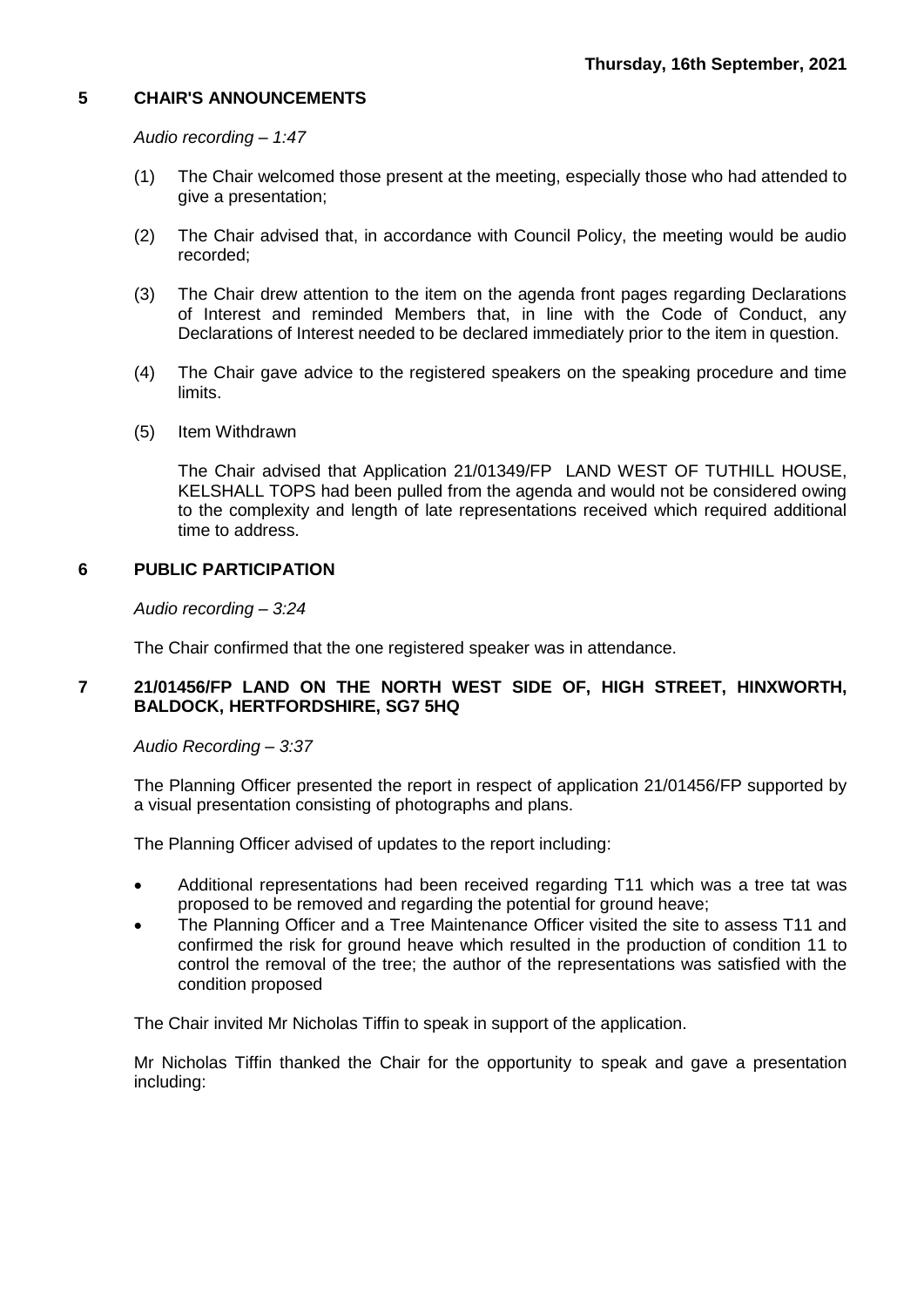- He had been resident in Hinxworth for many years wand was involved in the upkeep and sustainability of the village;
- He was conscious of the impact of the development on the community, both practically and visually;
- He was conscious also of the potential for the site to be misused;
- The self-build proposed was designed to create an eco-friendly dwelling which will fit the local area and was designed to protect neighbouring properties as well as the orchard area;
- The development would become a family home and efforts had been made to minimise upper floor windows to reduce overlooking;
- Renewable features including air source heating, rainwater collection and electric charging points were included;
- The landscaping plan would include more trees and hedges to encourage wildlife into the garden and the orchard would undergo an improvement programme.

The Chair thanked Mr Nicholas Tiffin for his presentation.

The following Members asked questions and took part in the debate:

- Councillor Mike Rice
- Councillor Morgan Derbyshire
- Councillor Tony Hunter

Councillor Mike Rice proposed, Councillor Morgan Derbyshire seconded and it was:

*RESOLVED:* That application 21/01456/FP be *GRANTED* planning permission subject to the reasons and conditions outlined in the report of the Development and Conservation Manager and the following additional conditions:

#### "Landscaping condition (T11)

Prior to any tree works hereby consented associated with this development hereby permitted, a full method statement outlining all required tree works relating to tree T11 as illustrated on approved plan ref. 'Tree Protection Plan' shall be submitted to and approved in writing by the Local Planning Authority. The method statement shall demonstrate how such tree works can avoid damage to the adjoining property no. 7 Homefield. The approved tree works shall thereafter be carried out in complete accordance with the approved details or particulars unless otherwise agreed in writing by the Local Planning Authority.

Reason: To ensure the approved tree works relating to tree T11 which are associated with the approved development and consented by this permission in the Hinxworth Conservation Area are carried out safely without damage to nearby residential properties."

#### "Removal Class E PD rights from Orchard

On the parcel of land labelled 'Orchard' on plan no. PO1, notwithstanding the provisions of the Town and Country Planning (General Permitted Development) Order 2015 as amended, no development as set out in Class E of Part 1 of Schedule 2 to the Order, (or any subsequent Statutory Instrument which revokes, amends and/or replaces those provisions) shall be carried out without first obtaining a specific planning permission from the Local Planning Authority.